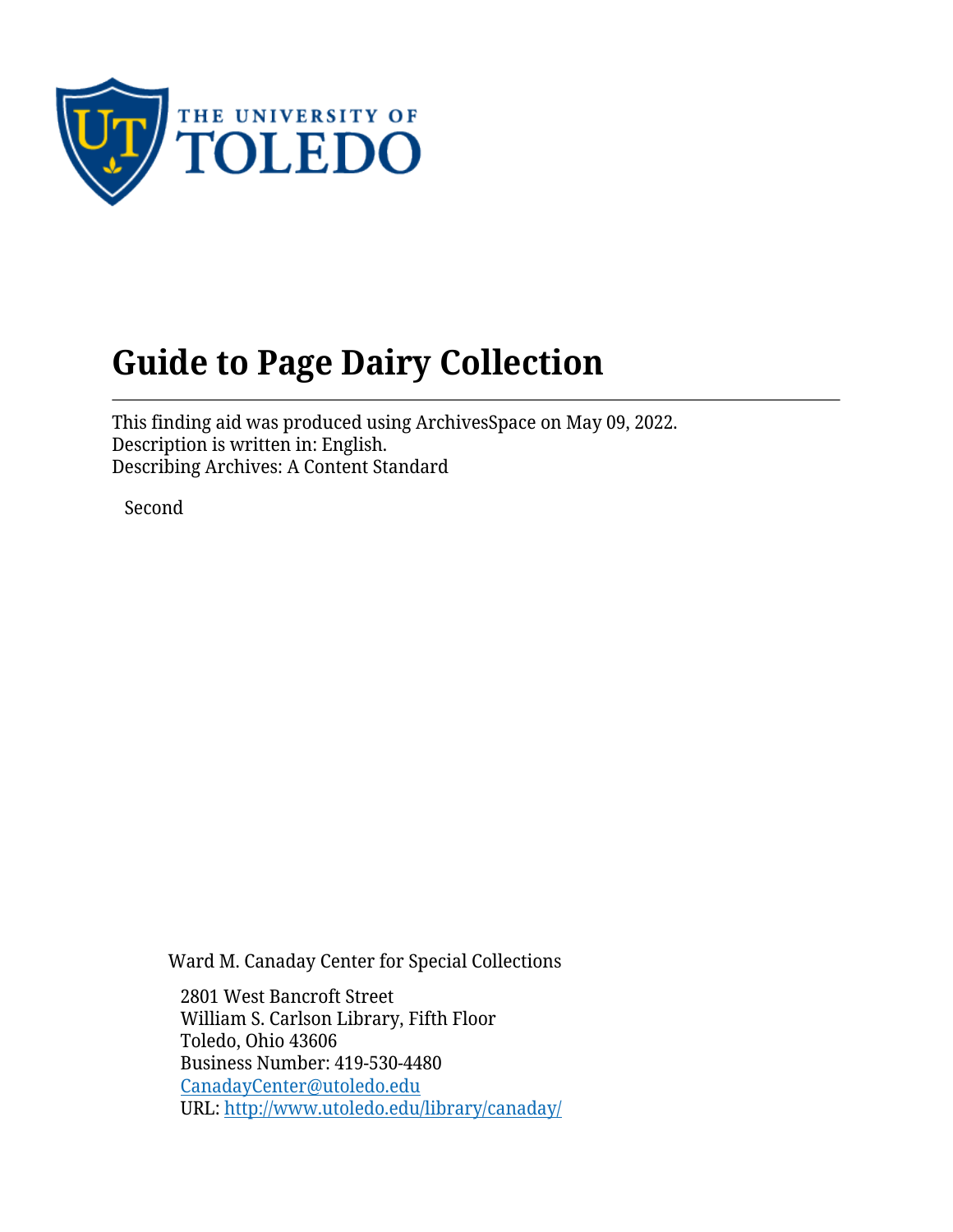# <span id="page-1-0"></span>**Table of Contents**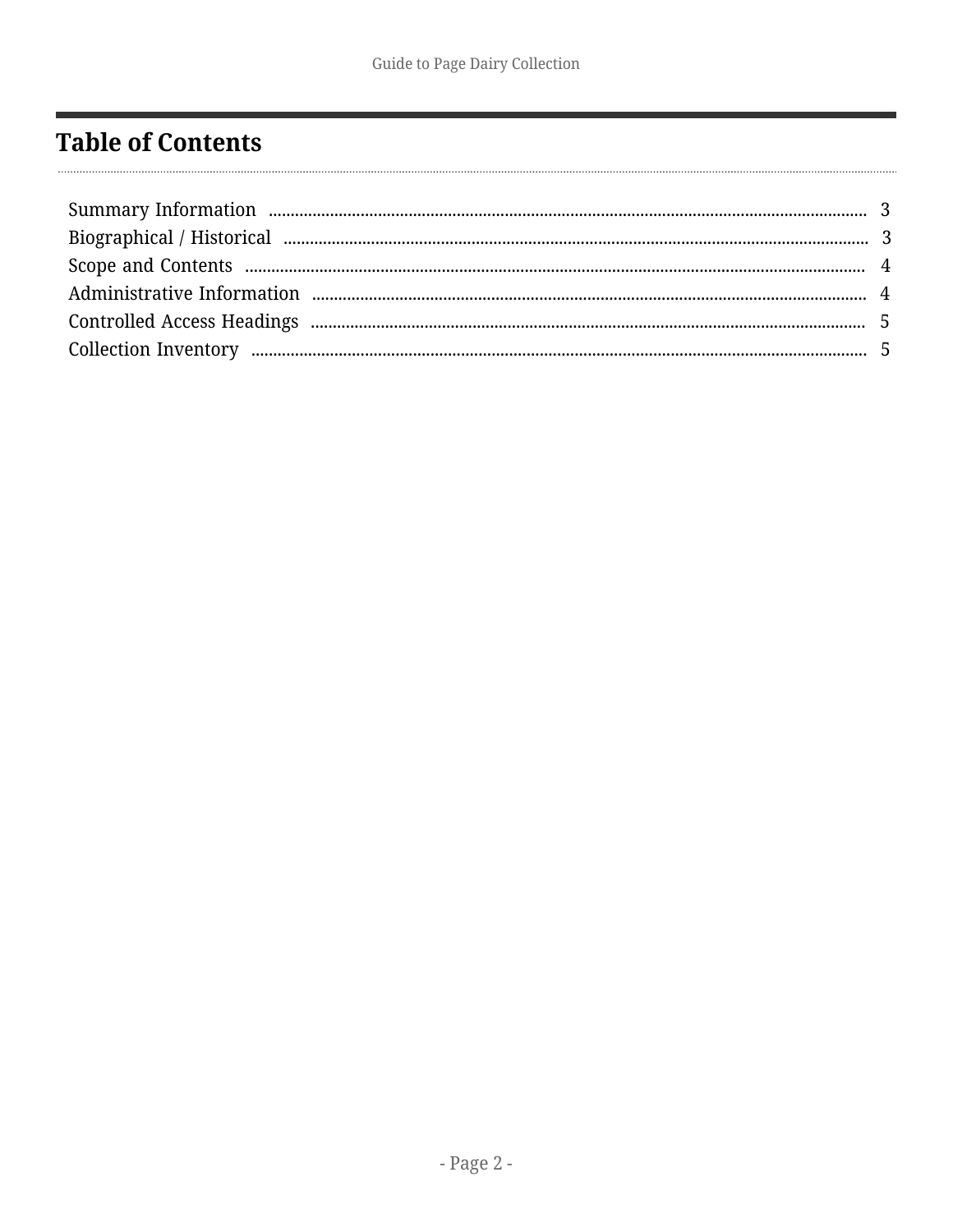### <span id="page-2-0"></span>**Summary Information**

| <b>Repository:</b>                                      | Ward M. Canaday Center for Special Collections |
|---------------------------------------------------------|------------------------------------------------|
| Title:                                                  | <b>Page Dairy Collection</b>                   |
| ID:                                                     | <b>MSS-310</b>                                 |
| Date [inclusive]:                                       | 1913-2012                                      |
| <b>Physical</b><br><b>Description:</b>                  | 1.5 Linear Feet                                |
| <b>Physical</b><br>Description:                         | 1 Artifact Portrait of Henry Page Sr.          |
| Language of the<br>Material:                            | English.                                       |
| <b>Mixed Materials</b><br>[32887922472917]<br>$[box]$ : | 1                                              |
| <b>Text</b><br>[32887922544425]<br>[box]:               | $\mathfrak{D}$                                 |
| <b>Mixed Materials</b><br>[32887922554383]<br>[frame]:  | 1                                              |
|                                                         |                                                |

**^** [Return to Table of Contents](#page-1-0)

# <span id="page-2-1"></span>**Biographical / Historical**

The Toledo-based Page Dairy, found by Henry A. Page, opened its doors on April 23, 1913. Later run by Page's two sons, Henry Jr. and Arnold, Page Dairy was one of the largest dairy companies in the country prior to its closing in 1975. Located at the corner of Wade and Knapp streets, Page Dairy began selling only butter and quickly grew to sell dairy products in Ohio, Michigan and Indiana.

A generous philanthropist, Henry A. Page donated to local high school athletic departments, contributed uniforms, and held fundraiser dinners. Page Stadium at DeVilbiss High School was named in honor of his many contributions. The Page Dairy Company also provided dairy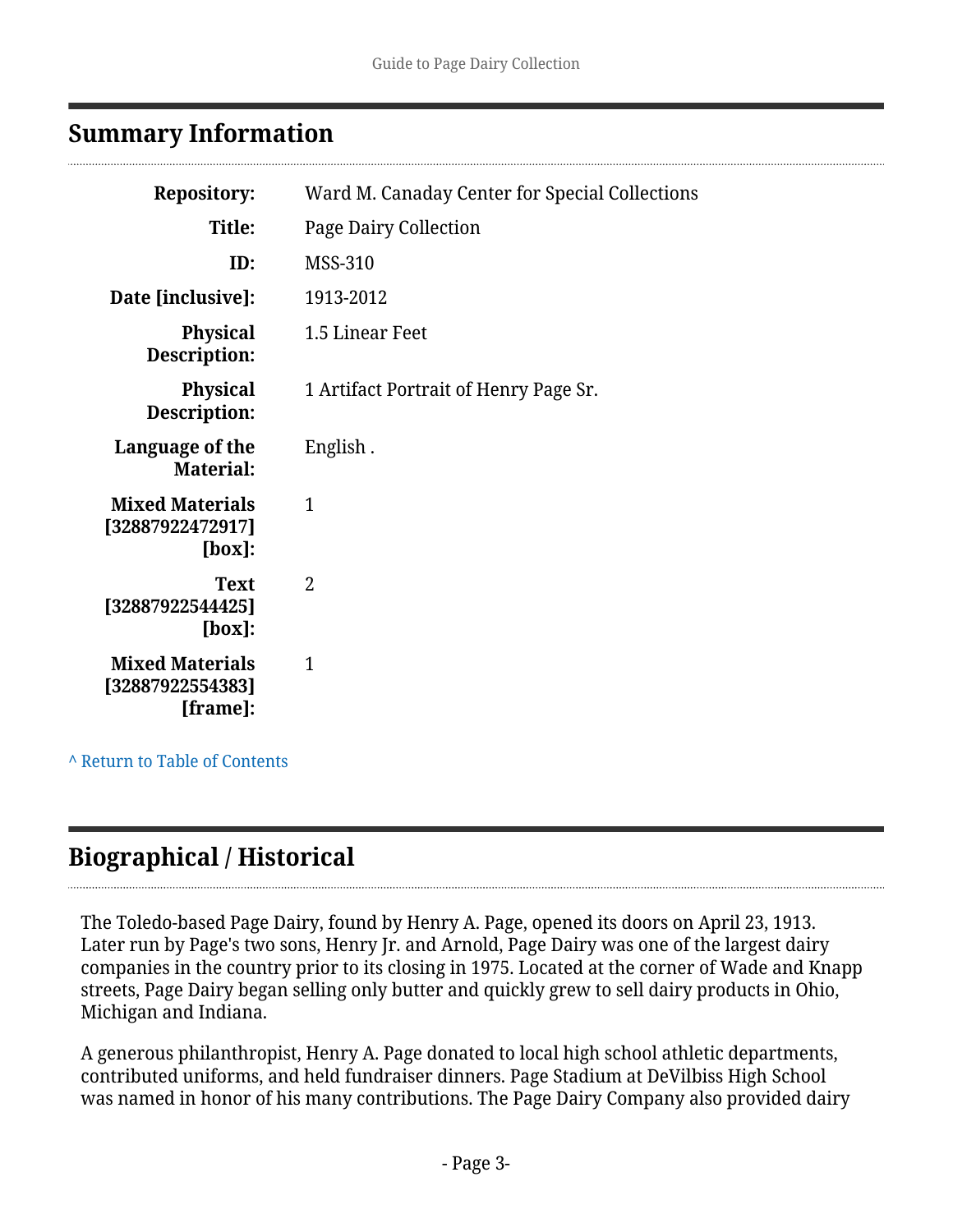products for the Toledo Public Health Association, nutrition programs in public schools in the Toledo Exchange Club and to the Toledo District Nurses' Association.

References: www.pagedairy.com

**^** [Return to Table of Contents](#page-1-0)

### <span id="page-3-0"></span>**Scope and Contents**

This collection contains correspondence, photographs, and other records from the Page Dairy Company. The correspondence within the collection relates to the Dairy's patents as well as scholarships at Central Catholic High School. The photographs feature family members such as Arnold Page and Henry Page, Jr. and views of the dairy's equipment.

Of particular note are the portrait of Henry Page Sr. and the corporate Pledge of Loyalty, dated 1942.

While not the complete corporate records of the Page Dairy, this collection still provides insight into the company's mid-century development.

#### **^** [Return to Table of Contents](#page-1-0)

### <span id="page-3-1"></span>**Administrative Information**

#### **Publication Statement**

Ward M. Canaday Center for Special Collections

2801 West Bancroft Street William S. Carlson Library, Fifth Floor Toledo, Ohio 43606 Business Number: 419-530-4480 [CanadayCenter@utoledo.edu](mailto:CanadayCenter@utoledo.edu) URL:<http://www.utoledo.edu/library/canaday/>

#### **Conditions Governing Access**

Collection is open for research. Materials may be accessed by request at the Ward M. Canaday Center for Special Collections on the fifth floor of the William S. Carlson Library on the main campus of the University of Toledo. Materials do not circulate.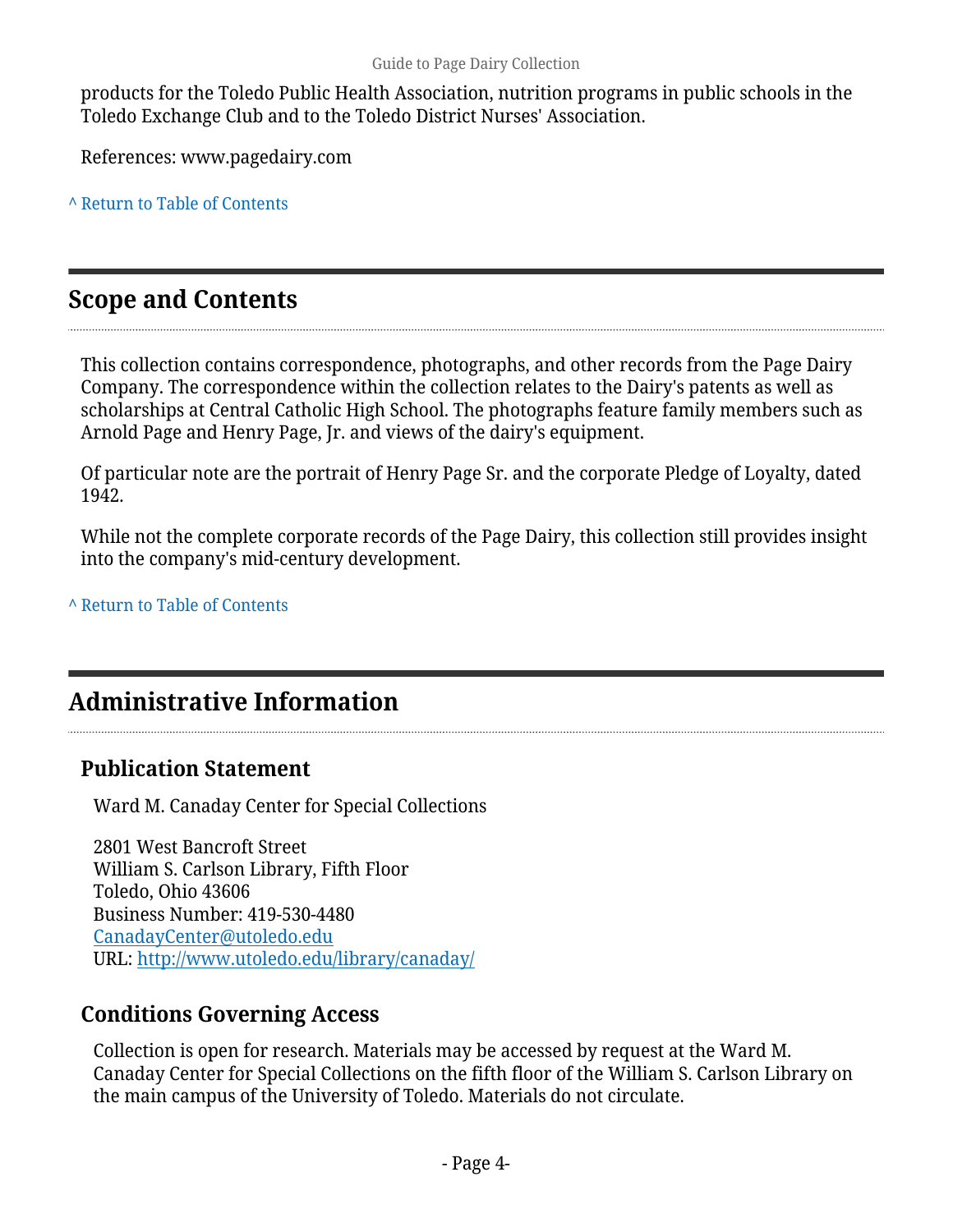#### **Conditions Governing Use**

In most cases, the Canaday Center does not own the copyright and literary rights to items in its collections; it is the responsibility of the researcher to adhere to U.S. Copyright and Fair Use laws, including seeking permission from the copyright holder and payment of any royalty fees, in the reproduction and use of archival materials. Providing copies or scans does not constitute a license to publish or reproduce images in print or electronic form.

#### **Immediate Source of Acquisition**

Donated by Kathy Page

**^** [Return to Table of Contents](#page-1-0)

# <span id="page-4-0"></span>**Controlled Access Headings**

- Business and Commerce
- Manuscripts

# <span id="page-4-1"></span>**Collection Inventory**

| <b>Title/Description</b>                                                                                | <b>Instances</b> |          |
|---------------------------------------------------------------------------------------------------------|------------------|----------|
| Family and Company History, 1913<br>Physical Description: 1 Linear Feet                                 | box 1            | folder 1 |
| Language of the Material: English.                                                                      |                  |          |
| Patent Information, 1947-1963<br>Physical Description: 1 Linear Feet                                    | box 1            | folder 2 |
| Language of the Material: English.                                                                      |                  |          |
| Photographs, 1947<br>Physical Description: 1 Linear Feet                                                | box 1            | folder 3 |
| Language of the Material: English.                                                                      |                  |          |
| Press Clippings, 1931-2012<br>Physical Description: 1 Linear Feet<br>Language of the Material: English. | box 1            | folder 4 |
| Pledge of Loyalty, 1942<br>Physical Description: 1 Linear Feet                                          | box 1            | folder 5 |